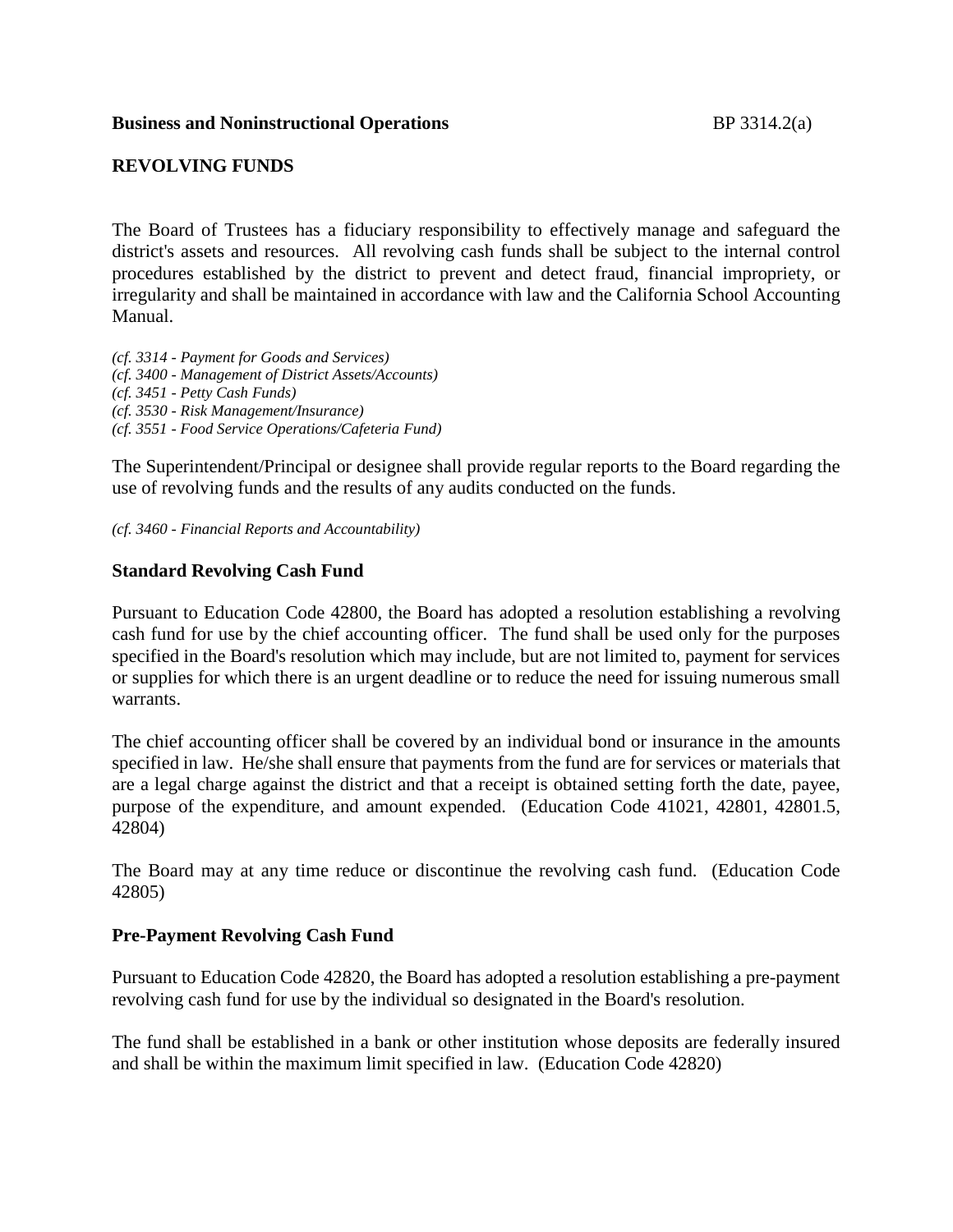# **REVOLVING FUNDS** (continued)

The designated individual shall be authorized to make payments from the fund for purchases in the amount of \$1,000 or less, including freight or tax. He/she shall submit a monthly list of the payments to the Board for approval. (Education Code 42821)

Any person who issues a check drawn on the fund shall be personally liable for the amount of the check if the expenditure is in violation of the district's rules and regulations with respect to the fund. (Education Code 42821)

#### **Alternative Revolving Cash Fund**

Pursuant to Education Code 42810, the Board has adopted a resolution establishing a revolving cash fund for use by the Superintendent and other administrative staff. The fund shall be used for services or materials related to classroom instruction or to correct an error in a classified employee's salary pursuant to Education Code 45167, as specified in the Board's resolution.

The revolving cash fund for supplies shall be subject to the bonding provisions of Education Code 42801.

The Superintendent or administrative staff member in whose name the revolving cash fund is created shall be responsible for all fund expenditures, subject to Board regulation. (Education Code 42810)

*Legal Reference:*

*EDUCATION CODE 35160 Authority of governing boards 35250 Duty to keep certain records 38091 Cafeteria revolving accounts 41020 Audits of all district funds 41021 Requirement for employee's indemnity bond 41365-41367 Charter school revolving loan fund 42238 Revenue limits 42238.01-42238.07 Local control funding formula 42630-42652 Orders, requisitions, and warrants 42800-42806 Revolving cash fund 42810 Revolving cash funds; use; administrators 42820-42821 Prepayment revolving cash fund 45167 Error in salary*

*Management Resources: (see next page)*